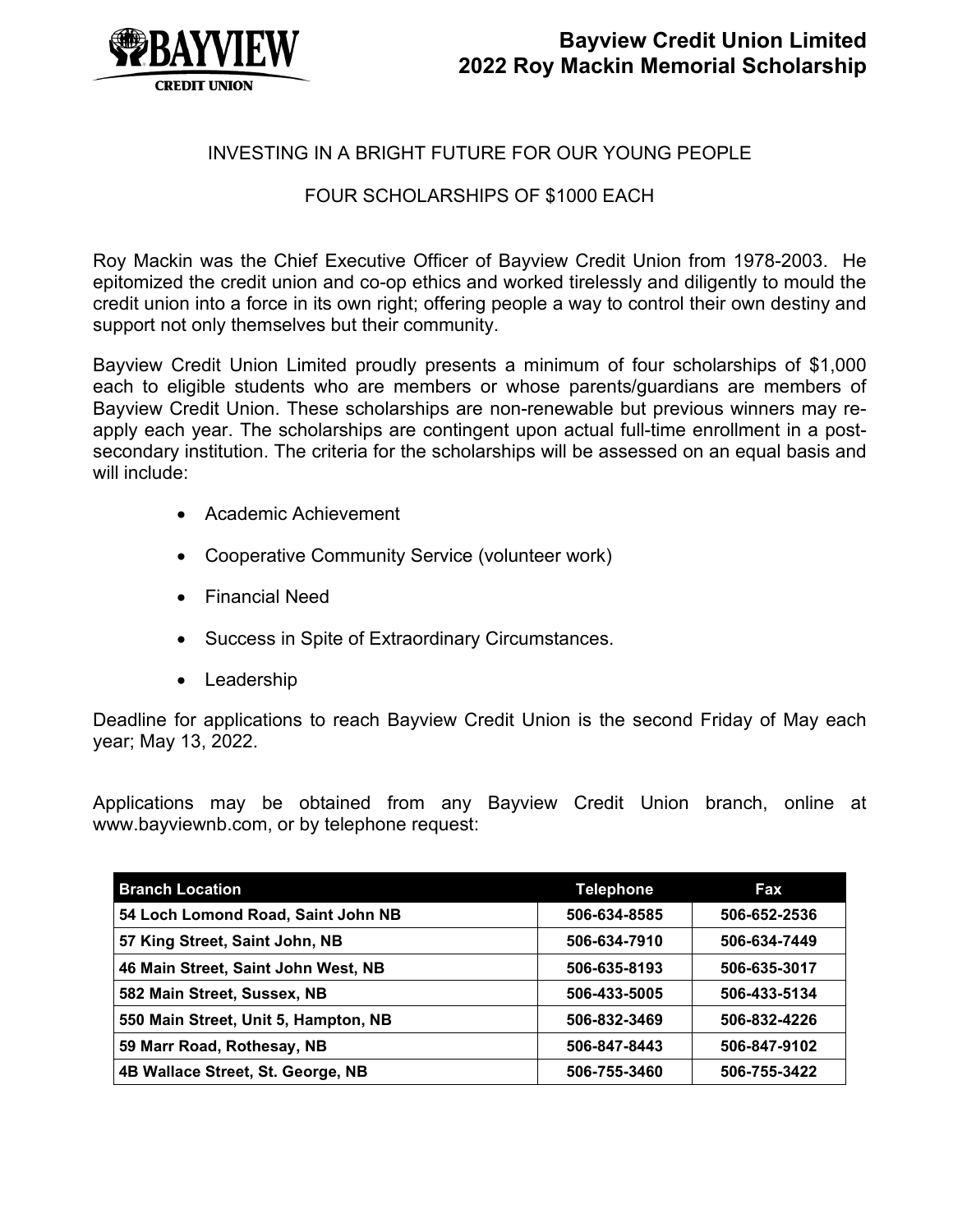

#### **APPLICATION FORM**

| <b>Applicant First Name</b>                                   |      | <b>Applicant Last Name</b>     |          |                                                                    |
|---------------------------------------------------------------|------|--------------------------------|----------|--------------------------------------------------------------------|
| <b>Applicant Address</b>                                      | City |                                | Province | Postal Code                                                        |
| Applicant Postal Address (if different from above)            | City |                                | Province | Postal Code                                                        |
| Applicant Phone Number                                        |      | <b>Applicant Email Address</b> |          |                                                                    |
| Name of University / Post Secondary School You Plan to Attend |      |                                |          | Have You Been Accepted? (if yes enclose copy of acceptance letter) |
| Course Plan                                                   |      | Career Objectives              |          |                                                                    |

| Are You A Bayview Credit Union Member?                       | *Length of Membership (minimum 2yrs for you and/or parent/guardian) |
|--------------------------------------------------------------|---------------------------------------------------------------------|
| Yes<br>No                                                    |                                                                     |
| Is at Least 1 Parent/Guardian A Bayview Credit Union Member? | *Length of Membership (minimum 2yrs for you and/or parent/guardian) |
| Yes<br>No                                                    |                                                                     |
| Parent/Guardian Name                                         | Address                                                             |
|                                                              |                                                                     |
| Occupation                                                   |                                                                     |
|                                                              |                                                                     |
| Parent/Guardian Name                                         | Address                                                             |
|                                                              |                                                                     |
| Occupation                                                   |                                                                     |
|                                                              |                                                                     |

**If you have not yet attended a post-secondary institution, please include a transcript of your most recent high school marks. If you are already in a post-secondary institution, please include your most recent academic results.**

Applicant Signature **Date (mmddyyyy)** 

*By your application for a Roy Mackin Memorial Scholarship, you agree we may use your personal and non-personal information for our own marketing and non-marketing purposes. For example, we may use personal information from your application to advise you of upcoming events, newsletters, or products and services. In addition, we may add your personal information to our databases for future contact reference.*

\_\_\_\_\_\_\_\_\_\_\_\_\_\_\_\_\_\_\_\_\_\_\_\_\_\_\_\_\_\_\_\_\_\_\_\_\_\_\_\_\_\_\_ \_\_\_\_\_\_\_\_\_\_\_\_\_\_\_\_\_\_\_\_\_\_\_\_\_\_\_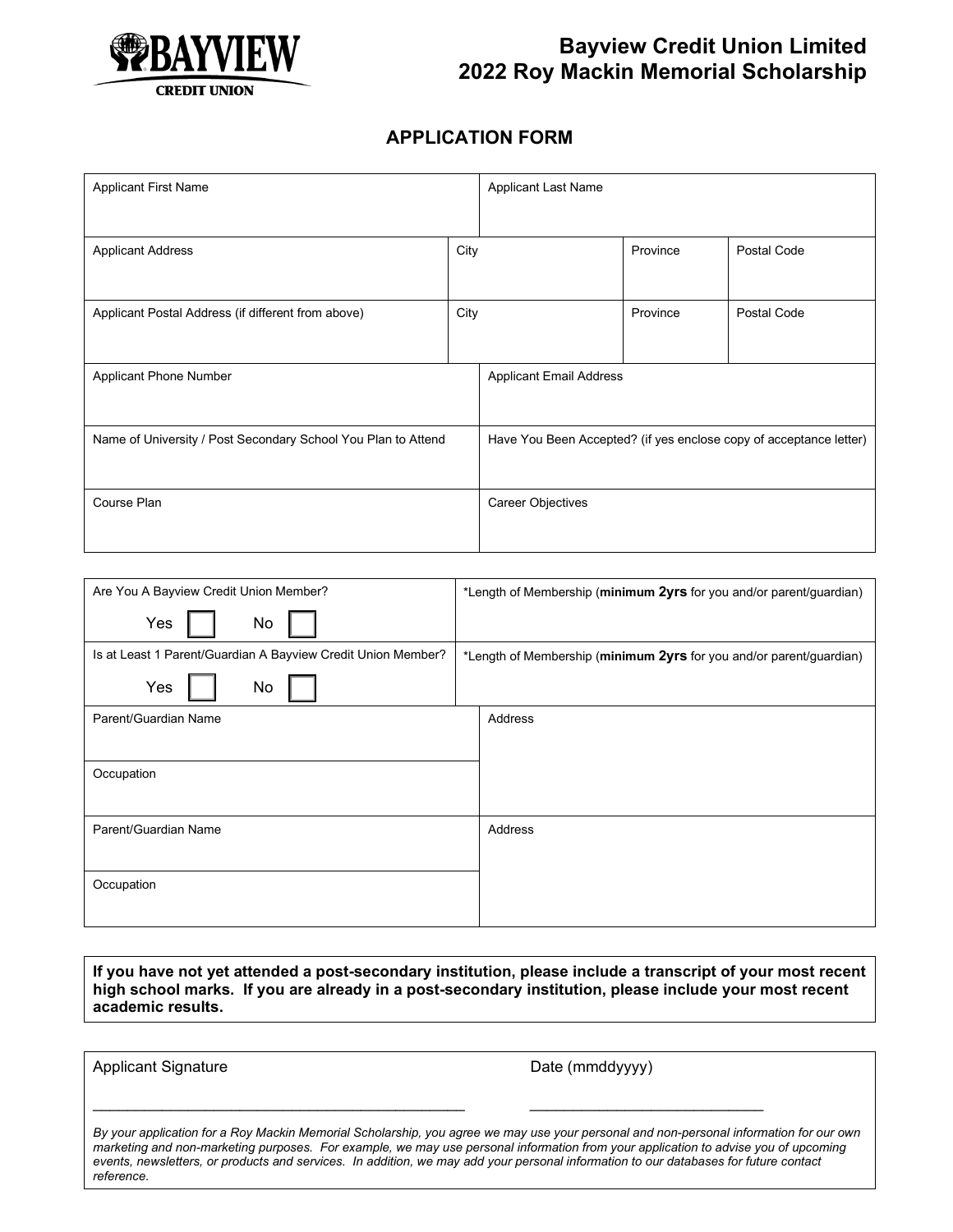#### **APPLICATION FORM CONTINUED**

**Describe fully your cooperative community service and/or volunteer activities.**

**Describe any extra-curricular activities. (sports, hobbies, employment)**

**Please list any other bursaries or scholarships that you have been awarded:**

**PERSONAL EVALUATION: Please state any additional information that you feel may assist the selection committee in considering your application (tell us about yourself and why you should be chosen):**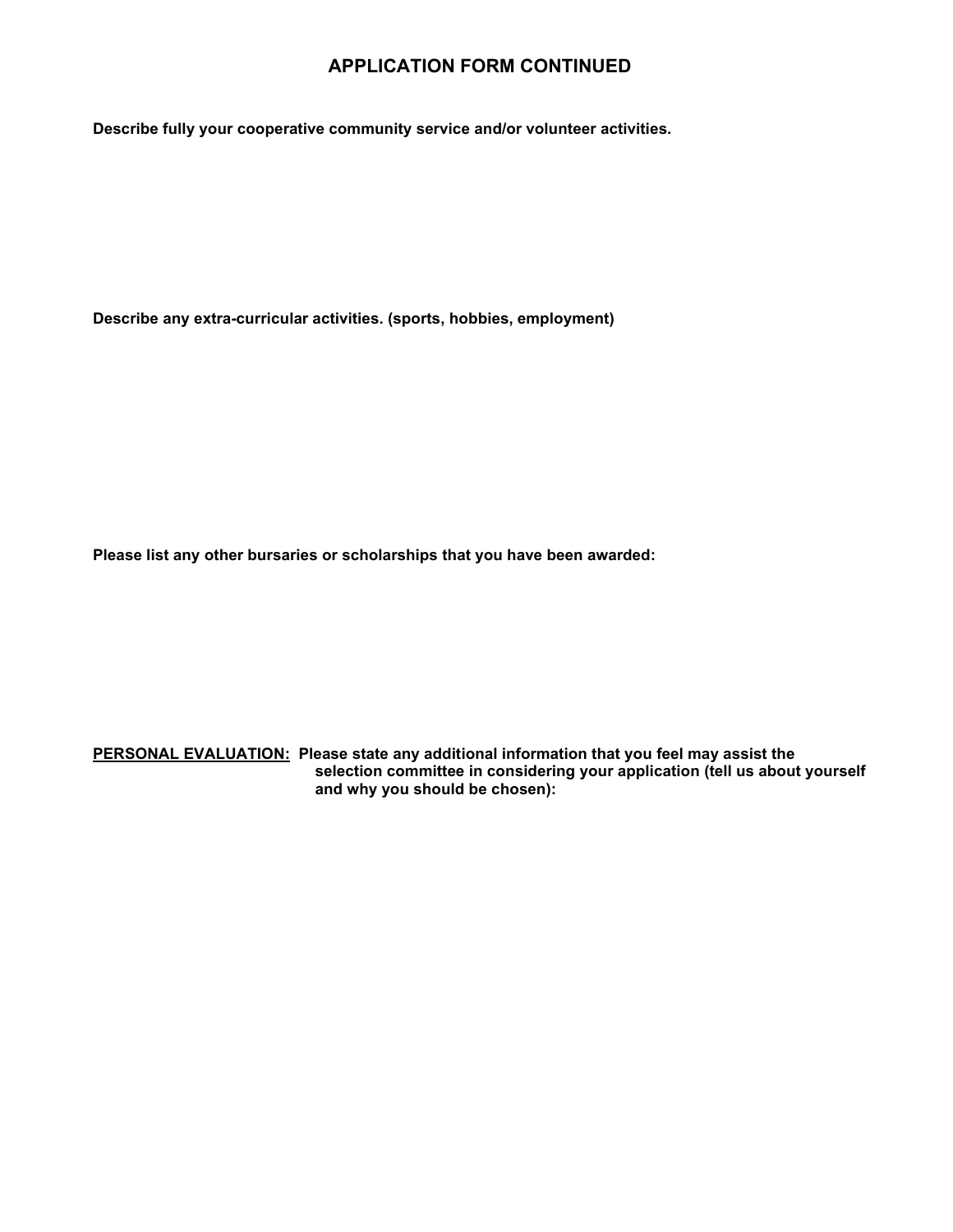## **APPLICANTS PROPOSED BUDGET FOR UPCOMING ACADEMIC YEAR**

| <b>Source of Funds</b>                                             |        | <b>Use of Funds</b>                    |
|--------------------------------------------------------------------|--------|----------------------------------------|
| Do you have savings for school?                                    | Amount | <b>Estimated Tuition</b>               |
| Yes<br>No                                                          | S      | S                                      |
| Will you have employment earnings while in school?                 | Amount | <b>Estimated Texts/Supplies</b>        |
| Yes<br>No                                                          | \$     | \$                                     |
| Will your family contribute to your schooling?                     | Amount | <b>Estimated Room &amp; Board</b>      |
| No<br>Yes                                                          | \$     | S                                      |
| Will you receive any bursaries/scholarships that you are aware of? | Amount | <b>Estimated Transportation</b>        |
| Yes<br>No                                                          | S      | S                                      |
| Will you have other income while in school?                        | Amount | *Other expenses (please explain below) |
| No<br>Yes                                                          | S      | \$                                     |
| Are you applying for a student loan?                               | Amount |                                        |
| No<br>Yes                                                          | S      |                                        |

This budget is one of several criteria that the selection committee will be considering

|      | Accommodations: Where will you be living during the school year? |           |           |
|------|------------------------------------------------------------------|-----------|-----------|
| ⊣ome | Boarding                                                         | Residence | Anartment |

\*Other Expenses from Above. Please list/describe any additional expenses not included in the above budget table

**Are there other family members in a post-secondary institution? If so, please give details.**

**Are there other family dependents? If so, please give details.**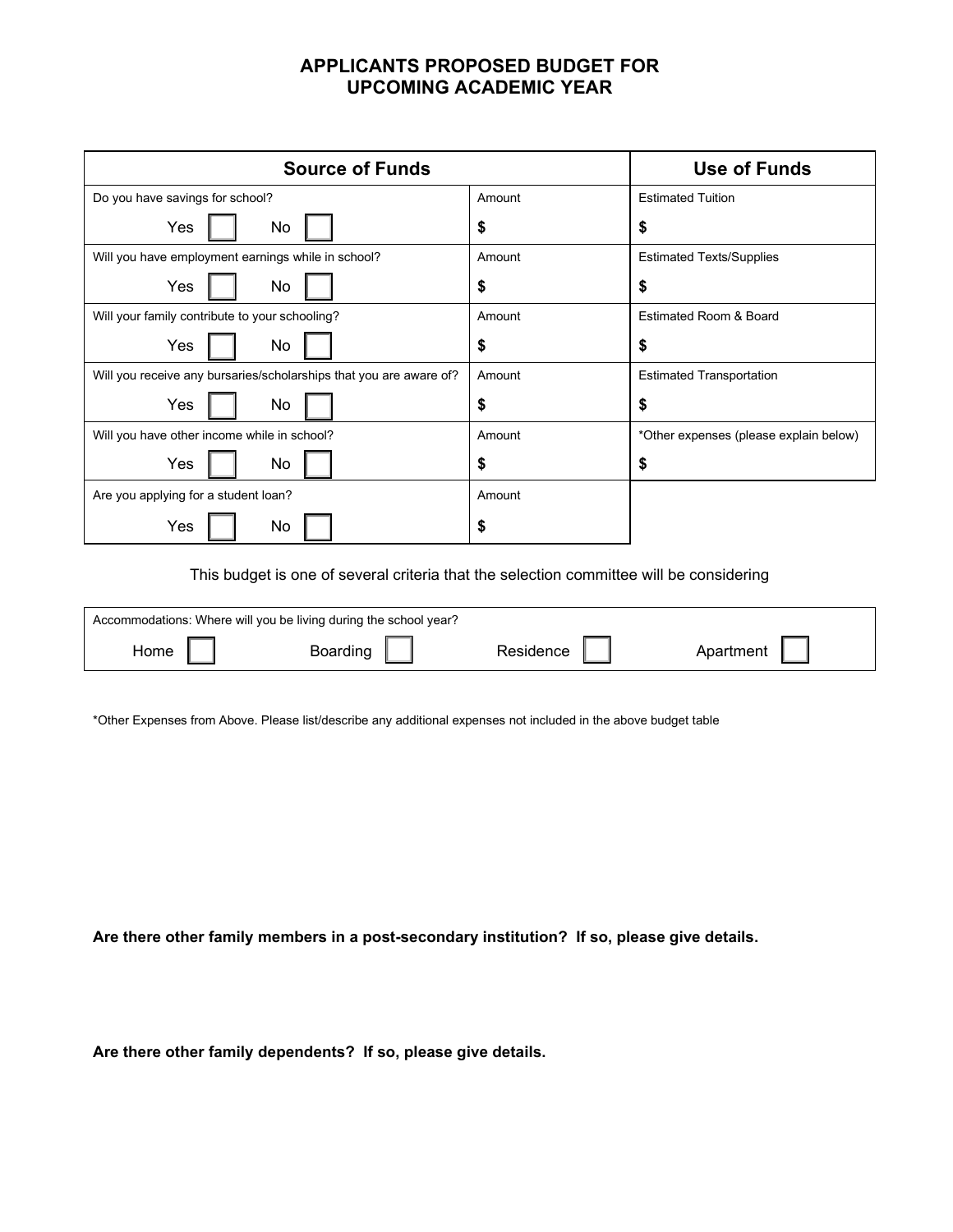#### **APPLICATION DEADLINE**

### **All Scholarship applications must reach Bayview Credit Union by the second Friday of May each year; May 13, 2022**

### **MAILING ADDRESS**

# **Application and transcripts:**

**Bayview Credit Union Education Committee Suite 400, Oak Hall 57 King Street Saint John, NB E2L 1G5 Attention: Committee Chairperson**

|  | <b>APPLICATION CHECKLIST</b> |  |
|--|------------------------------|--|
|  |                              |  |

- **Before mailing please ensure your application is complete;**
- **ONLY COMPLETE applications will be considered by the committee;**
- **Bayview CANNOT guarantee the consideration of any applicant for a scholarship if an incomplete application has been submitted;**

| A copy of your post-secondary acceptance letter |
|-------------------------------------------------|
| Reference letters, minimum of two               |
| Budget                                          |
| $\vert$ Transcripts                             |
| <b>Personal Evaluation</b>                      |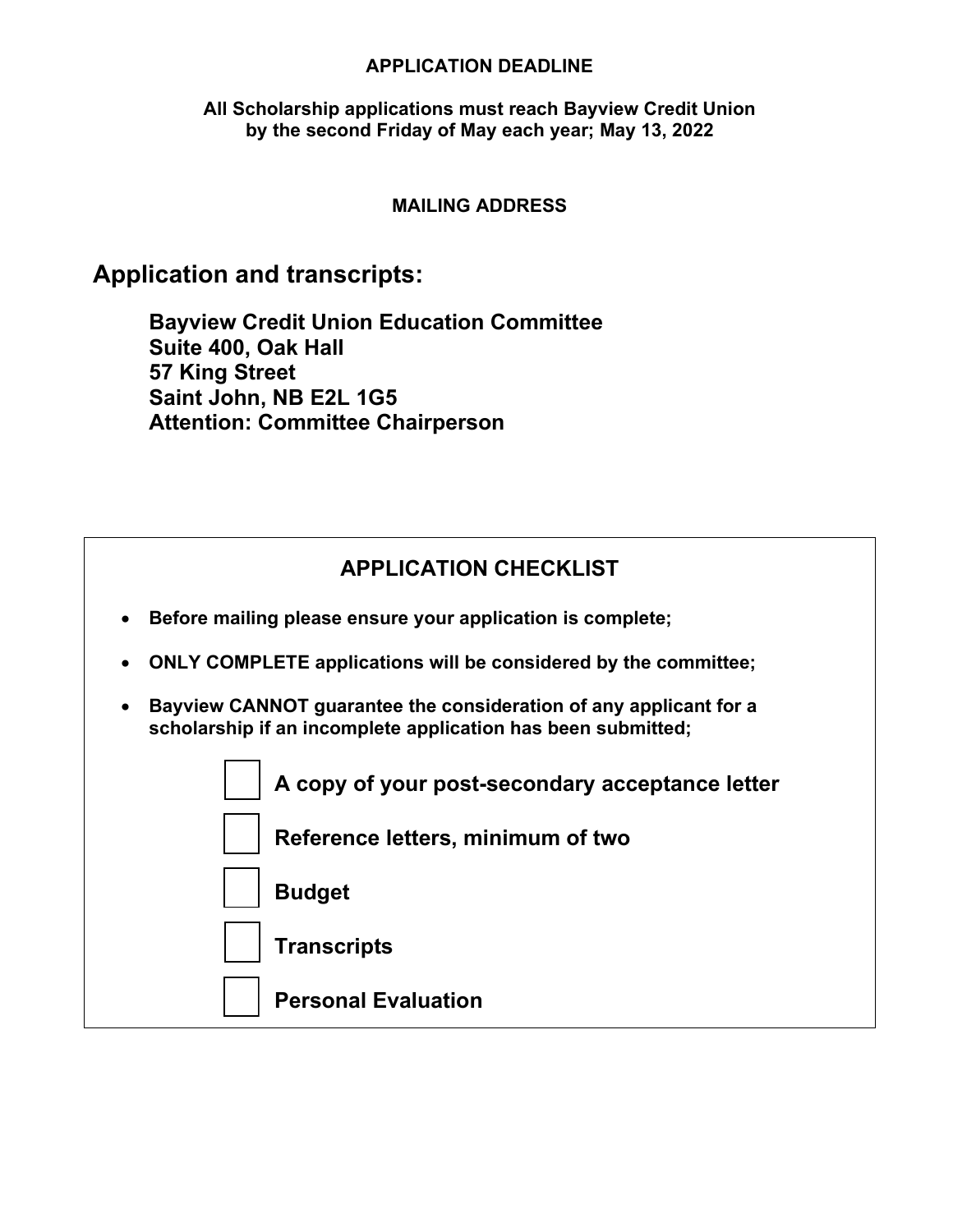

## **Bayview Credit Union Limited 2022 Roy Mackin Memorial Scholarship Personal Recommendation Form**

#### **Please Note: To Be Completed by a Current or Previous Employer**

This confidential report should be completed by a person who knows the candidate in an employment, educational, and/or volunteer setting and can aptly judge his/her intention to pursue his/her education.

| Name of Student | Your Relationship to Student |
|-----------------|------------------------------|
|                 |                              |
|                 |                              |

Please state below any information you may wish to present in support of the candidate's application for participation in the Scholarship Program. The statement should include the following:

- $\triangleright$  Your relationship to the candidate
- $\triangleright$  Why you believe he/she should/should not be considered for a scholarship

| Your Name       | Address   |
|-----------------|-----------|
| Date (ddmmyyyy) | Signature |
|                 |           |